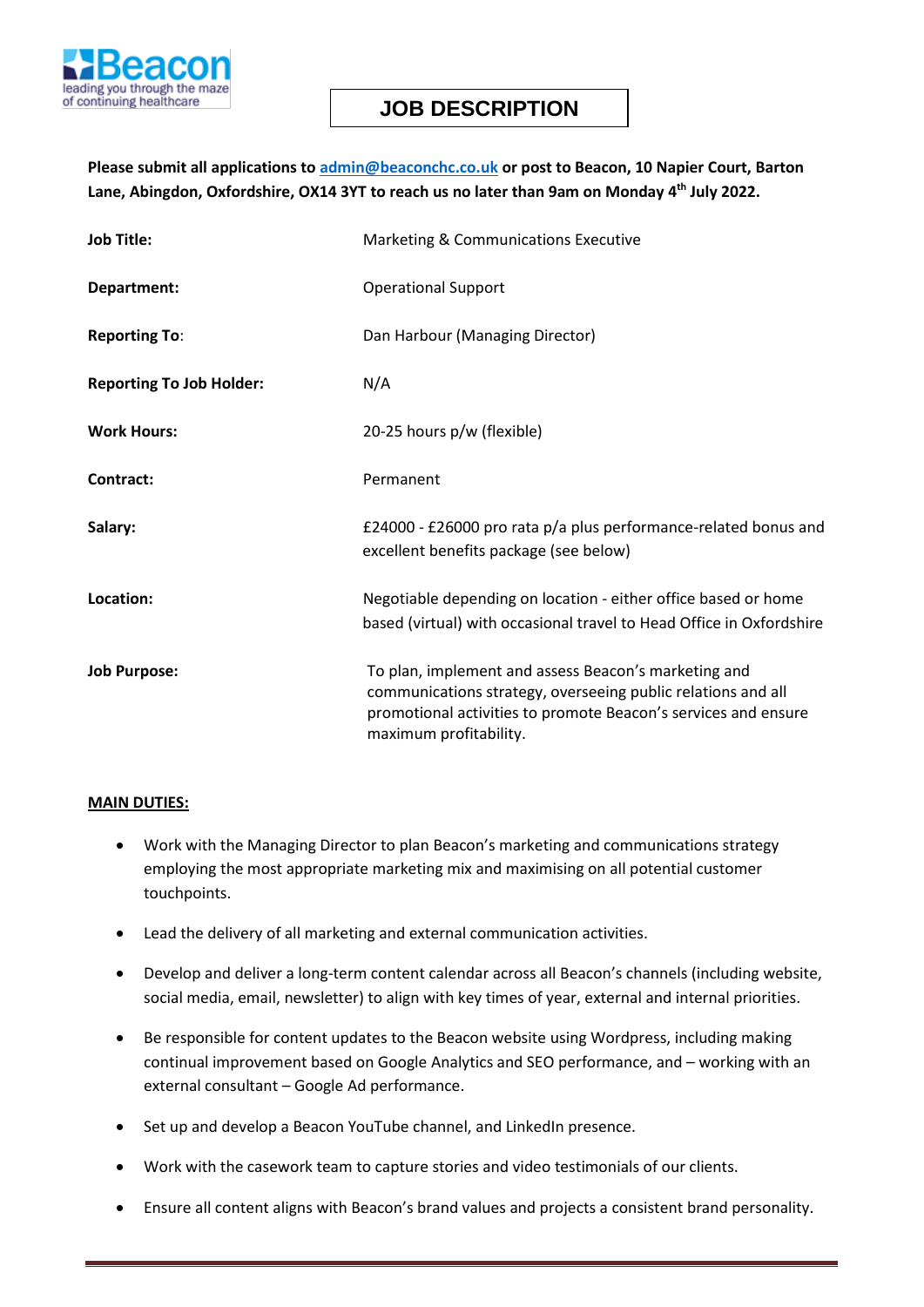- Support the Managing Director with media opportunities and maintain relationships with key journalists.
- Identify and build on opportunities to increase Beacon's profile by leveraging relationships with our partners and other organisations.
- Maintain and develop excellent working relationships with key partners, stakeholders and suppliers, commissioning and reviewing work and content as necessary.
- Manage the marketing database and be responsible for newsletter distribution.
- Keep a watching brief on the marketing messaging environment around Continuing Healthcare casework and advocacy.
- Stay up to date on developments in PR and marketing channels and best practice.
- Uphold organisational values, promoting Beacon's social goals through each area of your work.
- Attend line management, supervision and team meetings as appropriate and play a full part in the development and success of Beacon.

The above is not an exhaustive list of duties and you will be expected to perform different tasks as necessitated by your developing role and the overall objectives of the company.

This post may be subject to a satisfactory Disclosure and Baring Service check or equivalent.

**STAFF BENEFITS:** Pension Scheme, Generous Annual Leave Entitlement, Death in Service Benefit 4x salary, Flexible Working, Health & Dental Care Plan, Professional Development Plan, Employee Rewards Scheme (Perkbox) and Performance-Related Bonus.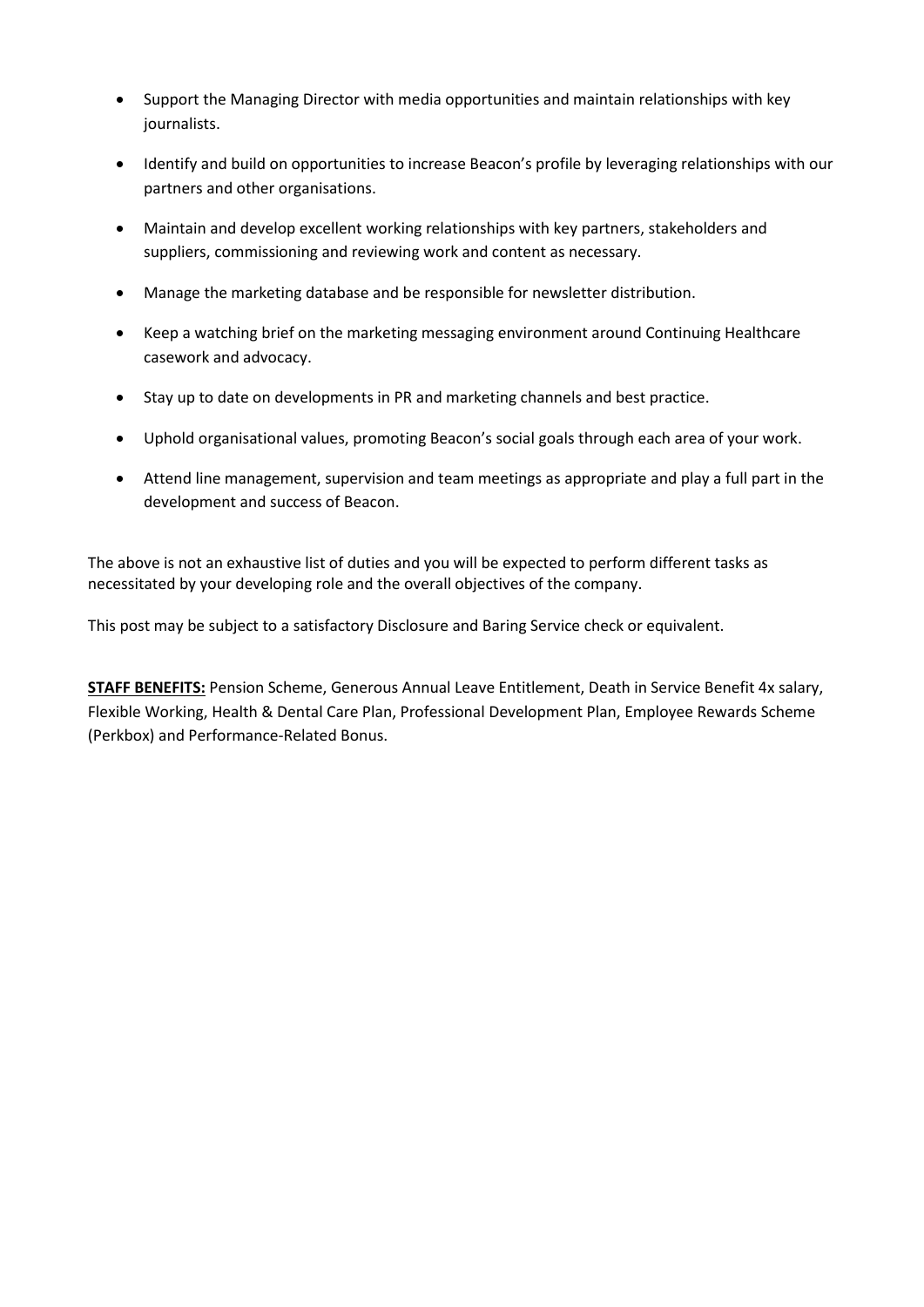# **PERSON SPECIFICATION FORM**

# **Job Title:** Marketing & Communications Executive

**Department:** Operational Support

| Specification                              | <b>Essential Requirements</b>                                                                                                                                                                                                                                                                                                                                                                                                                                                                      | <b>Desirable Requirements</b>                                                                                                                                                                                                                                                                                                                                            |
|--------------------------------------------|----------------------------------------------------------------------------------------------------------------------------------------------------------------------------------------------------------------------------------------------------------------------------------------------------------------------------------------------------------------------------------------------------------------------------------------------------------------------------------------------------|--------------------------------------------------------------------------------------------------------------------------------------------------------------------------------------------------------------------------------------------------------------------------------------------------------------------------------------------------------------------------|
| Qualifications/<br>Education/<br>Training: | Strong IT skills and an ability to use<br>Microsoft Office Applications to a high<br>standard.                                                                                                                                                                                                                                                                                                                                                                                                     | Degree or equivalent level of knowledge<br>acquired through experience and training<br>/development.<br>Understanding of WordPress, Adobe<br>Acrobat, InDesign, Photoshop and<br>Premier Pro beneficial but not essential.                                                                                                                                               |
| Relevant<br>experience:                    | Previous marketing or PR experience<br>is essential. You might be a Marketing<br>Assistant looking for your next step, or<br>an Executive level looking for a new<br>challenge.<br>Experience of delivering day-to-day<br>marketing operations and content<br>creation (including longer form<br>content such as blog posts, articles or<br>press releases).<br>Understanding brand guidelines and<br>consistently implementing the brand<br>voice across all channels and<br>marketing materials. | A proven track record in successfully<br>creating and delivering marketing<br>campaigns and supporting social media<br>communities.<br>Developing original copy for social media<br>platforms, websites and printed<br>advertising materials.<br>Experiencing of simplifying complex<br>information into content that is<br>accessible to the public.                    |
| Relevant<br>knowledge/skills:              | <b>Excellent oral and written</b><br>communication skills with an ability to<br>engage effectively with a range of<br>stakeholders. Able to establish a good<br>rapport with clients and stakeholders<br>in a professional and caring manner,<br>upholding brand values.<br>In-depth understanding of SEO, digital<br>and social marketing best practices                                                                                                                                          | An ability to unpick complex information<br>and present it in a way that is accessible<br>to a broad client base.<br>Excellent copywriting, editing and<br>proofreading skills<br>Working knowledge of content<br>management systems and automated<br>marketing software<br>Ability to do market research, analysing<br>forecasts and performing competitive<br>analysis |
| Personal attributes:                       | Enthusiasm, energy and a passion for<br>what you do are essential.                                                                                                                                                                                                                                                                                                                                                                                                                                 | Flexible attitude to work, including<br>availability to work some evenings when                                                                                                                                                                                                                                                                                          |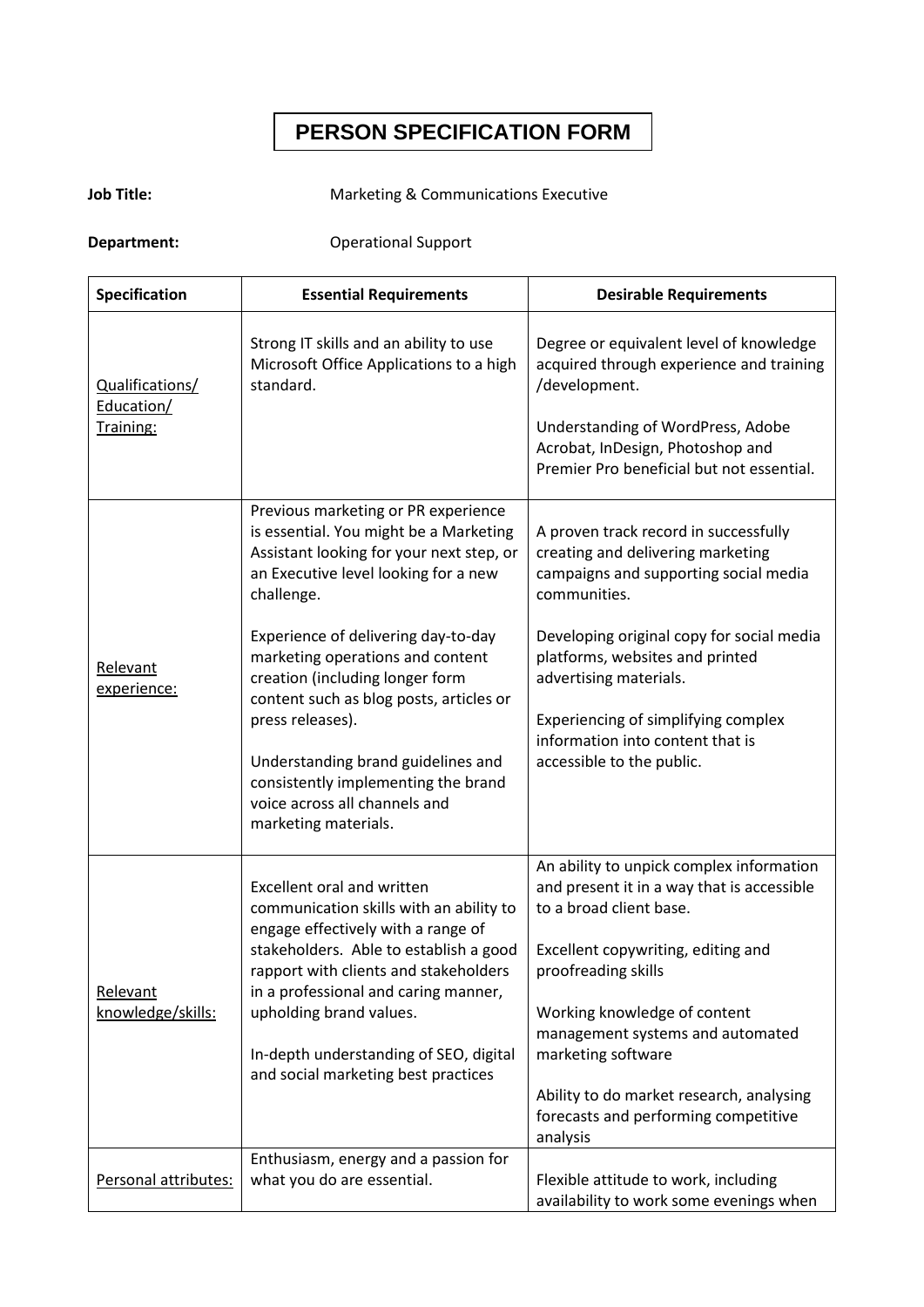|                                 | A commitment to upholding and<br>actively promoting Beacon's                                                                                       | required.                                                  |
|---------------------------------|----------------------------------------------------------------------------------------------------------------------------------------------------|------------------------------------------------------------|
|                                 | organisational values (see below),<br>promoting Beacon's social goals<br>through each area of your work.                                           | An ability to work as part of a small and<br>dynamic team. |
|                                 | An empathetic nature, to understand<br>and be able to interact with clients<br>(case studies) who are going through<br>tough times.                |                                                            |
|                                 | Able to work on own initiative, to<br>prioritise work, and to work under<br>pressure.                                                              |                                                            |
| <b>Special</b><br>Requirements: | A commitment to the principles of<br>equal opportunities and anti-<br>discrimination whether race, religion,<br>age, gender or sexual orientation. |                                                            |
|                                 | This post may be subject to a<br>Disclosure and Barring Service check.                                                                             |                                                            |

# **Background Information**

NHS Continuing Healthcare (CHC) is the name given to a package of healthcare that some people need to receive due to disability, accident or illness. People who are eligible for CHC have the full cost of their care and accommodation funded by the NHS. This relieves families of sometimes astronomical care bills.

The criteria for determining who is eligible for CHC are highly complex and can be very difficult to understand. The assessment process is lengthy and detailed. Likewise, the appeal process can be very daunting and perplexing.

Beacon's roots are in a service provided by Age UK Oxfordshire, to provide free advice and support to families trying to navigate the CHC system. Beacon is a social enterprise that spun out of this service eight years ago and has supported over 40,000 families across England.

Beacon provides a free CHC advice service, funded by the NHS, as well as advocacy and representation charged at a fraction of the cost of most legal firms. We are well renowned as England's foremost experts in CHC and frequently advise policy-makers on policy changes and updates to the guidelines.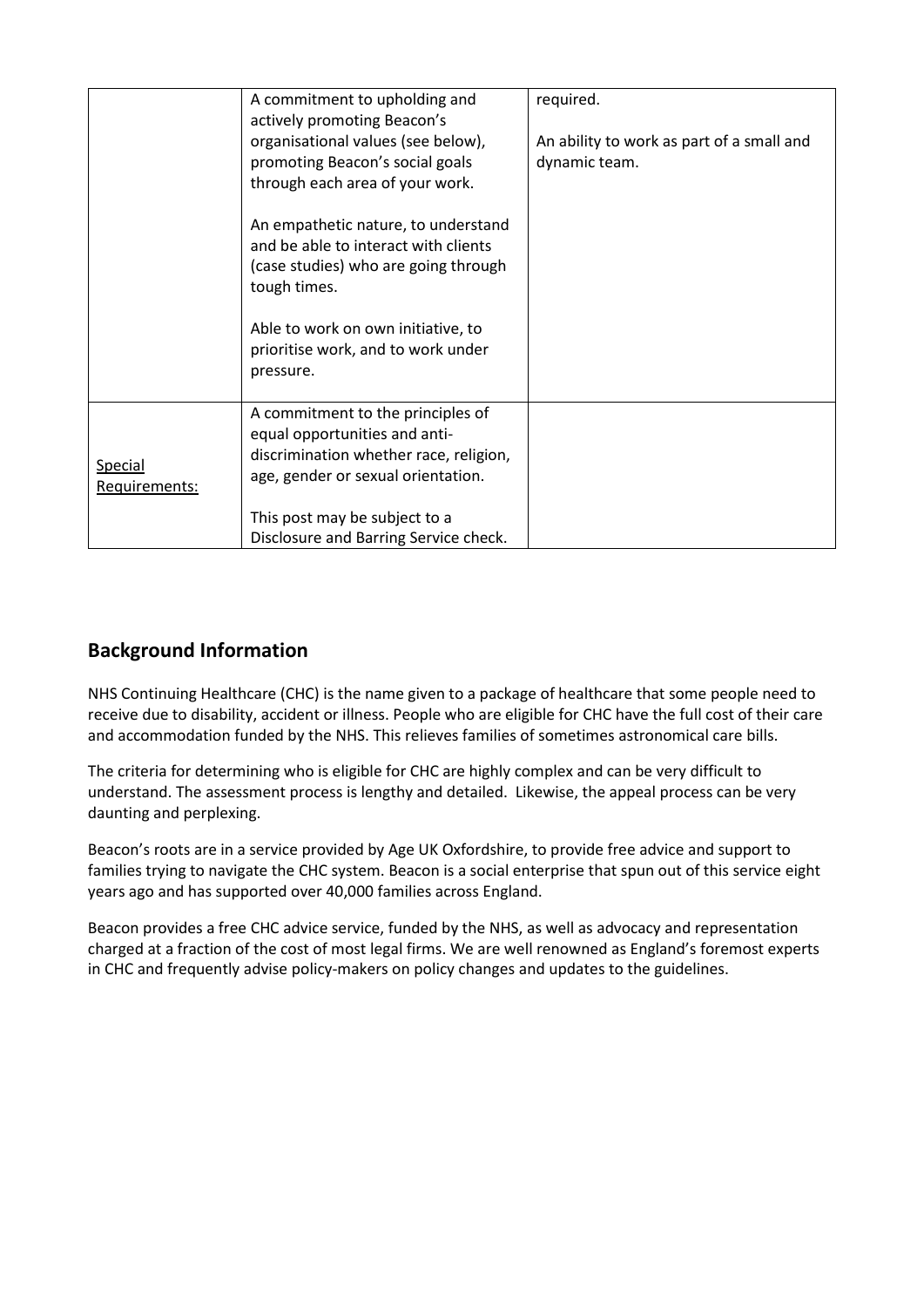# **Our Values**

At Beacon, we employ people who want to do things differently to other organisations working in this field. Five values sum up our culture and how we treat our clients and our staff:

### **1. Ethical**

#### Commitment to our clients

We operate with honesty and integrity. We are transparent about our funding set-up and our fees, which we keep as low as we sensibly can. We never 'hard sell' our services, we keep you informed at every step, and we always give our honest opinion of your chances of success. As a social enterprise, we donate any profits to charity.

#### Commitment to our team

We operate with honesty and integrity, and always work hard to get the best results for our clients and the business. We work to high standards, and trust our people to respectfully speak out if we fall short.

#### **2. Expert**

#### Commitment to our clients

We pride ourselves on being recognised as leading independent experts in NHS Continuing Healthcare (CHC). We apply our knowledge and experience to help every case and caller. We also strive to improve CHC for everyone, by training health and social care professionals.

#### Commitment to our team

We are the leading experts in our field. We encourage and value innovation and evolution in what we do, and how we do it. We are united in developing the business and its services.

#### **3. Personal**

#### Commitment to our clients

By listening carefully to you and the people who really know about your care needs, we can provide excellent advice and powerful advocacy tailored to your unique situation.

#### Commitment to our team

We get results by getting to know our clients. We do the same with our people, offering flexible working options to suit your circumstances, and taking time out to have fun as a team.

#### **4. Compassionate**

#### Commitment to our clients

We are mindful of the immense stress that our callers and clients can be under, at what is often a really tough time. We do our best to lift some of that burden by providing a quality service that you can trust, and by being compassionate and courteous at all times.

#### Commitment to our team

The nature of the work can be stressful and emotionally draining. We take care and time to look out for each other, and encourage healthy work habits.